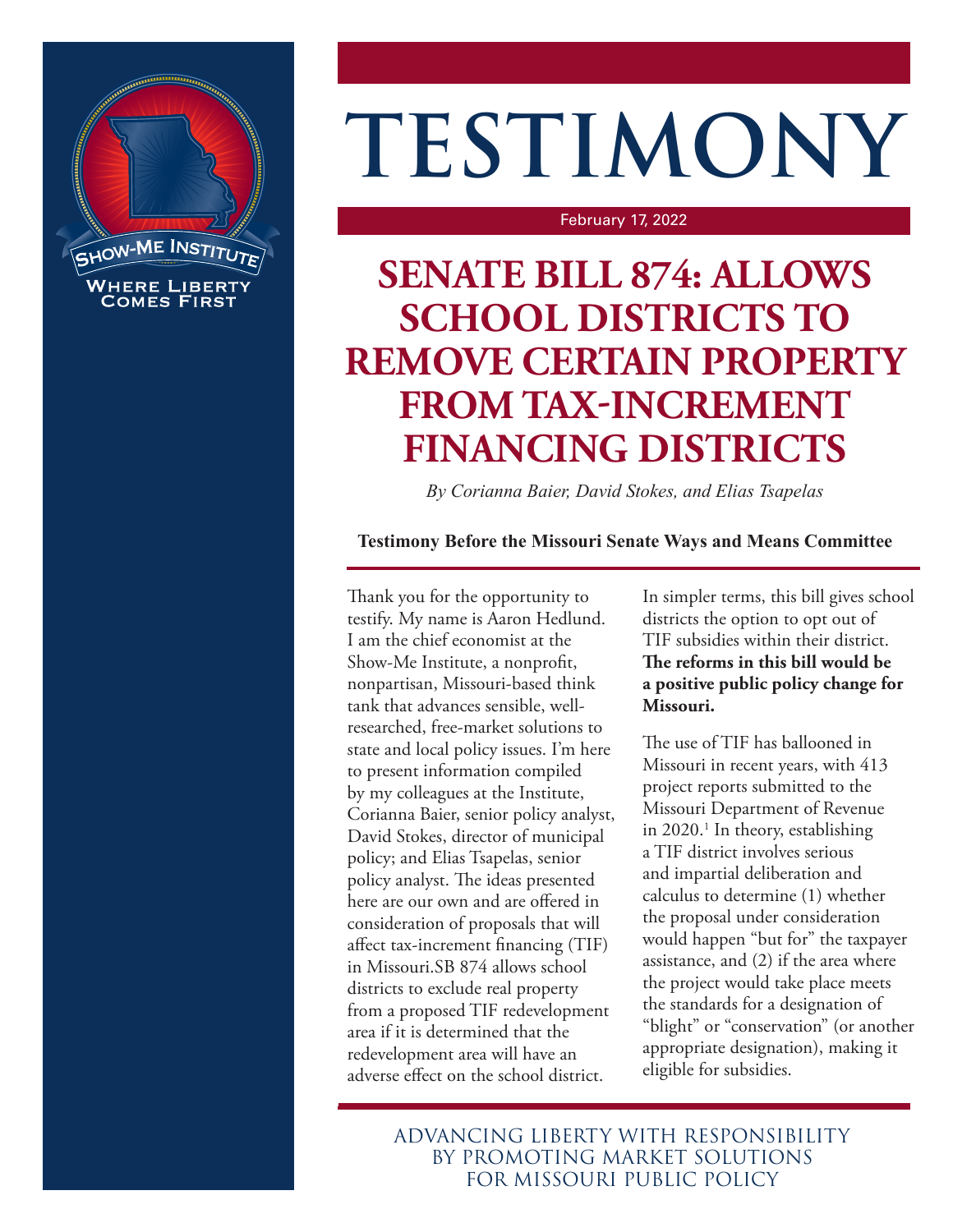#### <span id="page-1-0"></span>SHOW-ME INSTITUTE | TESTIMONY

In reality, the process is often a sham. The "but for," "blighting," and other tests, which are supposed to be subject to independent analysis, are a rigged game. The standards for "blight" or "conservation area" are so broad that almost any urban part of Missouri could qualify for one of these classifications. The overwhelming majority of TIF proposals pass these supposed "tests" and get the green light for subsidies. Taxpayer dollars fund the lawyers and planners who work arm-in-arm with the cities, shielding participants from any hard decisions or risk. Everyone involved in the process (planners, architects, lawyers, developers, the city itself) makes money if the project goes forward. Why would any of them jeopardize the entire deal by saying it—or something close to it—would likely happen even without the taxpayer assistance?

This proliferation of TIF has had many effects on Missouri and its cities:

- 1. It has increased government management of the economy, further empowering planners and bureaucrats (rather than economic best practices) to determine where businesses locate.
- 2. It has made subsidies a permanent fixture of development in our community.
- 3. It has failed at one of its main purposes: economic growth. When the East-West Gateway Council of Governments examined this issue several years ago, it concluded that TIF and transportation development districts in the St. Louis region have created jobs at the rate of one retail job for every \$370,000 in taxpayer subsidies.<sup>[2](#page-2-0)</sup> That is not a road to growth—it is a road to poverty.
- 4. It has authorized local leaders to make tax decisions that may benefit their immediate city at the expense of everyone else.

It is that last problem that SB 874 could help counteract. Under current law, school districts can be significantly impacted by local TIF decisions, yet they have little or no say in the overall approval process. Many school districts in Missouri receive the majority of their total funding from local property taxes, which are the primary dollars that TIF deals divert away. This issue is most pronounced when TIF is used for a project with a residential component. Residential developments can add dozens of new families

to the school district and thereby increase the number of students attending school, yet TIF can mean the district doesn't receive any increase in tax dollars to fund the cost of educating them for up to 23 years. It should be clear why school districts should have a greater role in the TIF approval process.

School districts aren't the only taxing districts that lose out on tax revenue when TIF is implemented, nor are they the only entities with a limited say in the overall process. TIF diverts tax revenue away public safety, other emergency services, and public health agencies as well. Overlooking this imbalance can have disastrous effects, especially when TIF is used for projects in areas with a smaller tax base.

In early 2020, a developer proposed a residential-only TIF in Boonville, a mid-Missouri town with a population of less than 10,000. The proposal was a new subdivision on unused farmland with 400 new homes. It wasn't long before the Boonville R-1 school district realized how much financial harm the deal would do to the area's schools. Because the proposed subdivision was on unused farmland, the district made just a few thousand dollars per year from current taxes. But an additional 400 new homes would likely increase the tax collected from the area to more than \$1 million per year. If a TIF redevelopment plan was approved for this area, the developer would receive all those gains in tax revenue. It's also important to note that the entire Boonville School District has approximately 1,500 students. So, it's not unreasonable to assume that 400 new houses could bring a meaningful number of students into the district, but without the funding to pay for them. A similar issue would arise for public safety and other services provided in Boonville that are funded through property taxes: the increase in population would likely require more public safety and other spending, but tax revenue for that spending would instead be diverted to the developer.

Fortunately for Boonville citizens, the school district recognized the potentially disastrous situation and spoke out against the TIF plan, successfully redirecting the city council toward a plan that would not harm local schools. Of course, other school districts across Missouri have spoken out against the harms of TIF overuse too, but most haven't seen success like Boonville. In particular, the Kansas City school district has consistently fought for TIF reforms.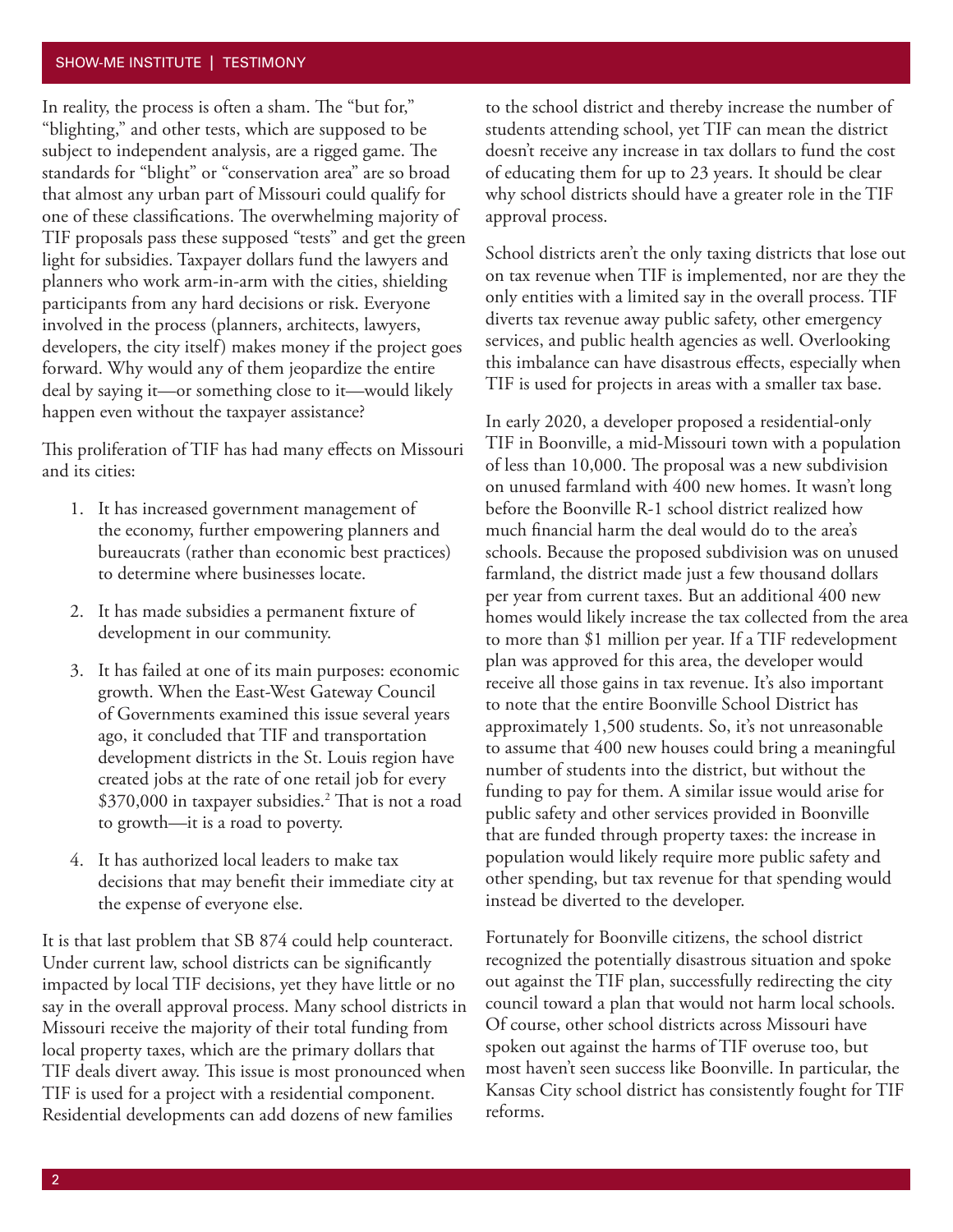<span id="page-2-0"></span>SB 874 would represent progress toward recognizing the various entities that are harmed by TIF. More taxes should be exempt from TIF, or at least their taxing entities should be given a greater voice in opposing its adverse impacts. While there is much more that should be done to limit the negative effects that this economic development incentive can have on Missourians, passage of Senate Bill 874 would be a good step forward for Missouri.

#### ENDNOTES

1. Missouri Department of Revenue. [https://dor.mo.gov/](https://dor.mo.gov/pdf/2020_TIF_annual_report.pdf) [pdf/2020\\_TIF\\_annual\\_report.pdf](https://dor.mo.gov/pdf/2020_TIF_annual_report.pdf)

[2](#page-1-0). East-West Gateway Council of Governments, January 2011. "An Assessment of the Effectiveness and Fiscal Impact of the Use of Local Development Incentives in the St. Louis Region." Final Report: 18.